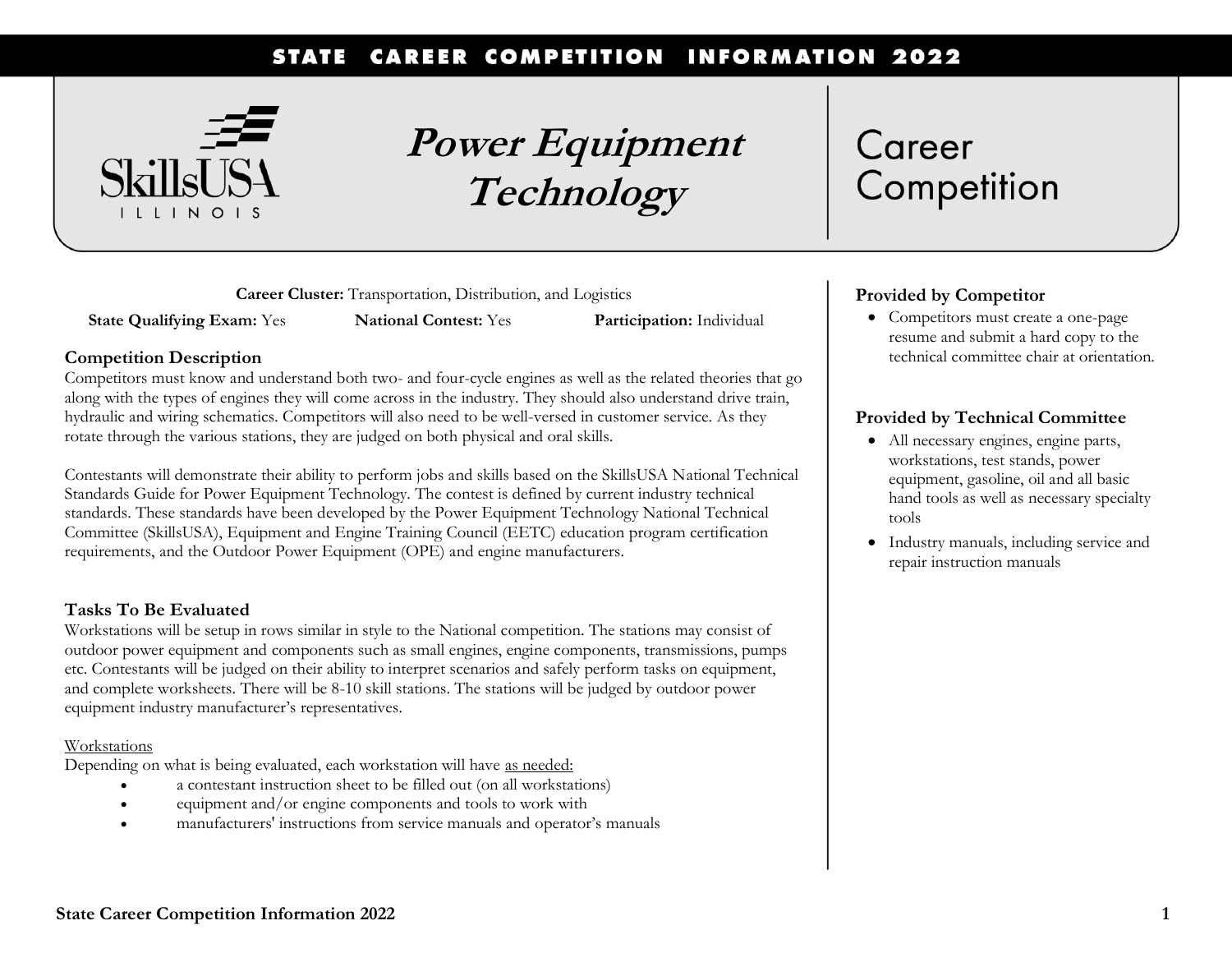#### **CAREER COMPETITION INFORMATION 2022 STATE**



# Career Competition

- other information such as illustrated parts and price lists
- aftermarket catalogs

### Skills Related to the Tasks Being Evaluated--(Contestant should be able to:)

- Locate the Manufacturers' equipment or engine label or stamping, identify and record information such as model number, type, spec, code, year of manufacture etc.
- Use service manuals and manufacturers specifications to disassemble, assemble, install and adjust various components on engines and equipment.
- Have a working knowledge of the operation and servicing of both 2 and 4-stroke engines, OHV, and outdoor power equipment such as lawnmowers, riding lawnmowers, string trimmers and their sub-components.
- Interpret and look-up parts in illustrated parts lists and price guides from a variety of manufacturers.
- Prepare a service order
- Interview with a judge that will play a role as a customer. (you will be a service order writer)
- Look up related outdoor power equipment parts and prices in aftermarket catalogs.
- Understand, service and adjust engine sub-systems such as OHV valve train, carburetors, governors, speed controls, and ignition systems
- Understand and identify fuel and emission components in an Electronic Fuel Injection (EFI) engine.
- Use manufacturers' service literature to partially disassemble and identify parts in a hydraulic pump and hydraulic transaxle as commonly found on Zero turn and hydrostat mowers.
- Interpret a basic riding lawnmower schematic to wire and diagnose a system.
- Use a digital multi-meter (DMM) to measure volts and ohms.
- Adjust a variety of live running engines using manufacturers procedures and specifications